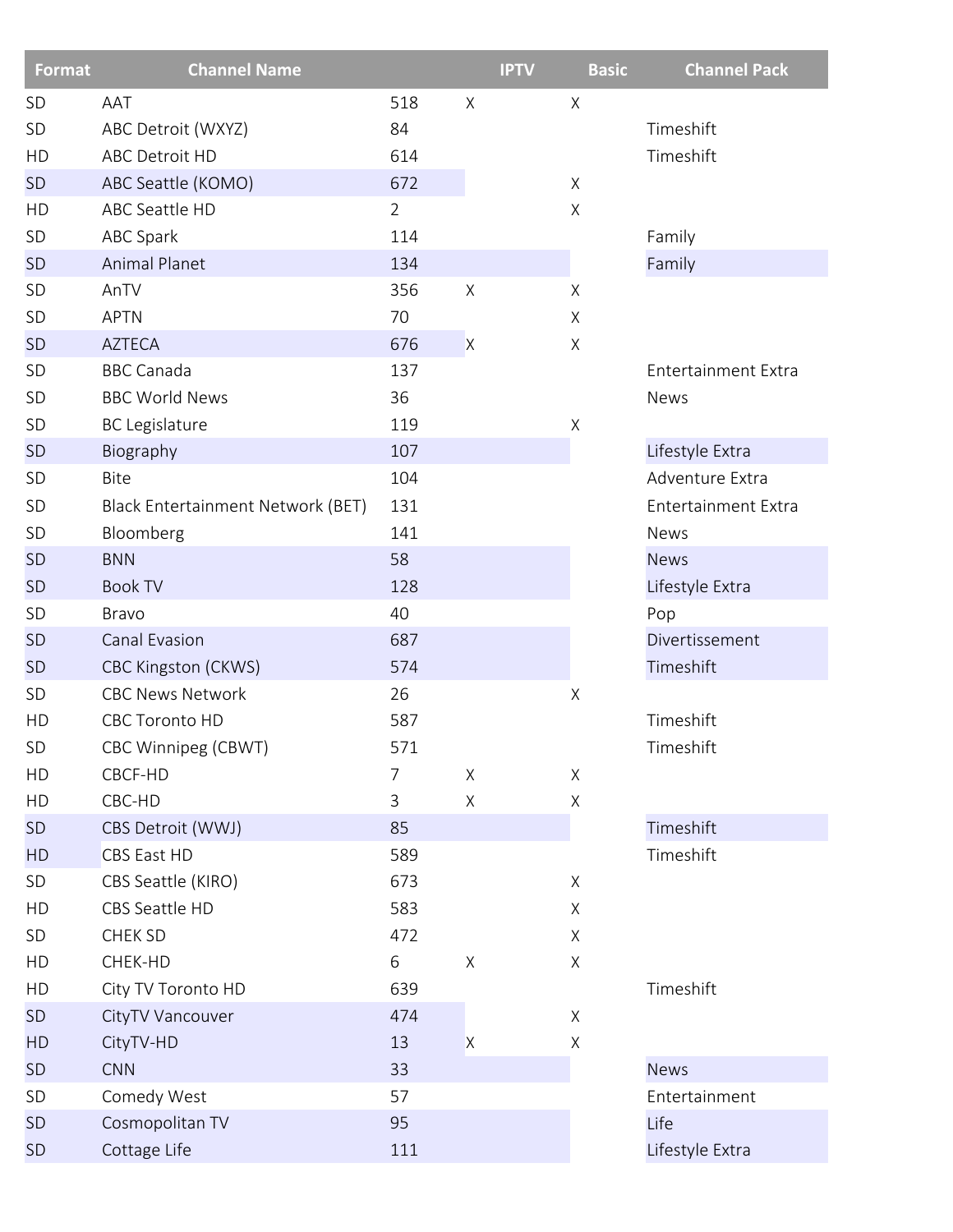| SD        | Country Music Television (CMT)  | 59  |         | X           |              |
|-----------|---------------------------------|-----|---------|-------------|--------------|
| <b>SD</b> | CPAC                            | 123 |         | Χ           |              |
| <b>SD</b> | Create                          | 355 | X       | X           |              |
| <b>SD</b> | Crime+Investigation             | 99  |         |             | Entertainn   |
| <b>SD</b> | <b>CRTV</b>                     | 501 | $\sf X$ | Χ           |              |
| <b>SD</b> | CTV BC (CIVT)                   | 309 |         | X           |              |
| <b>SD</b> | <b>CTV News Channel</b>         | 17  |         | X           |              |
| <b>SD</b> | CTV Sudbury (CICI)              | 572 |         |             | Timeshift    |
| HD        | CTV Toronto HD                  | 277 |         |             | Timeshift    |
| <b>SD</b> | CTV Two Alberta                 | 677 |         |             | Timeshift    |
| HD        | CTV Two HD                      | 12  | Χ       | X           |              |
| <b>SD</b> | <b>CTV Two Vancouver Island</b> | 312 |         | X           |              |
| <b>HD</b> | CTV1-HD                         | 9   | X       | Χ           |              |
| <b>SD</b> | Dejaview                        | 139 |         |             | Entertainn   |
| SD        | Discovery                       | 42  |         |             | Adventure    |
| <b>SD</b> | <b>Discovery Science</b>        | 109 |         |             | Learning     |
| HD        | Discovery Velocity              | 242 |         |             | Learning     |
| <b>SD</b> | Do It Yourself (DIY) Network    | 136 |         |             | Life         |
| SD        | Documentary Channel             | 106 |         |             | Learning     |
| SD        | <b>DTOUR</b>                    | 48  |         |             | Adventure    |
| <b>SD</b> | E!                              | 88  |         |             | Life         |
| <b>SD</b> | Encore Avenue 1                 | 69  |         |             | Movie Pac    |
| SD        | Encore Avenue 2                 | 38  |         |             | Movie Pac    |
| <b>HD</b> | Encore HD                       | 260 |         |             | Movie Pac    |
| <b>SD</b> | <b>ESPN Classic</b>             | 153 |         |             | Sports       |
| <b>SD</b> | Fairchild Vancouver SD          | 517 |         |             | Fairchild    |
| SD        | Family West                     | 51  |         |             | Family       |
| SD        | Fashion TV                      | 127 |         |             | Lifestyle Ex |
| SD        | FOX Rochester (WUHF)            | 86  |         |             | Timeshift    |
| <b>HD</b> | FOX Rochester HD                | 612 |         |             | Timeshift    |
| SD        | FOX Seattle (KCPQ)              | 675 |         | $\mathsf X$ |              |
| HD        | FOX Seattle HD                  | 28  |         | Χ           |              |
| <b>HD</b> | FX Canada HD                    | 55  |         |             | Entertainn   |
| SD        | <b>FYI</b>                      | 108 |         |             | Lifestyle Ex |
| SD        | G4 Tech TV                      | 129 |         |             | Learning     |
| <b>SD</b> | <b>Game Show Network</b>        | 132 |         |             | Family       |
| <b>SD</b> | Game TV                         | 155 |         | Χ           |              |
| SD        | Global BC (Chan)                | 311 |         | Χ           |              |
| <b>HD</b> | Global HD                       | 588 |         |             | Timeshift    |
| <b>SD</b> | Global Saskatoon (CFSK)         | 576 |         |             | Timeshift    |
| <b>HD</b> | Global-HD                       | 11  | X       | Χ           |              |
| SD        | <b>GOL TV</b>                   | 151 |         |             | Sports       |

Entertainment Extra Entertainment Extra Adventure Movie Pack Movie Pack Movie Pack Lifestyle Extra

Entertainment Extra Lifestyle Extra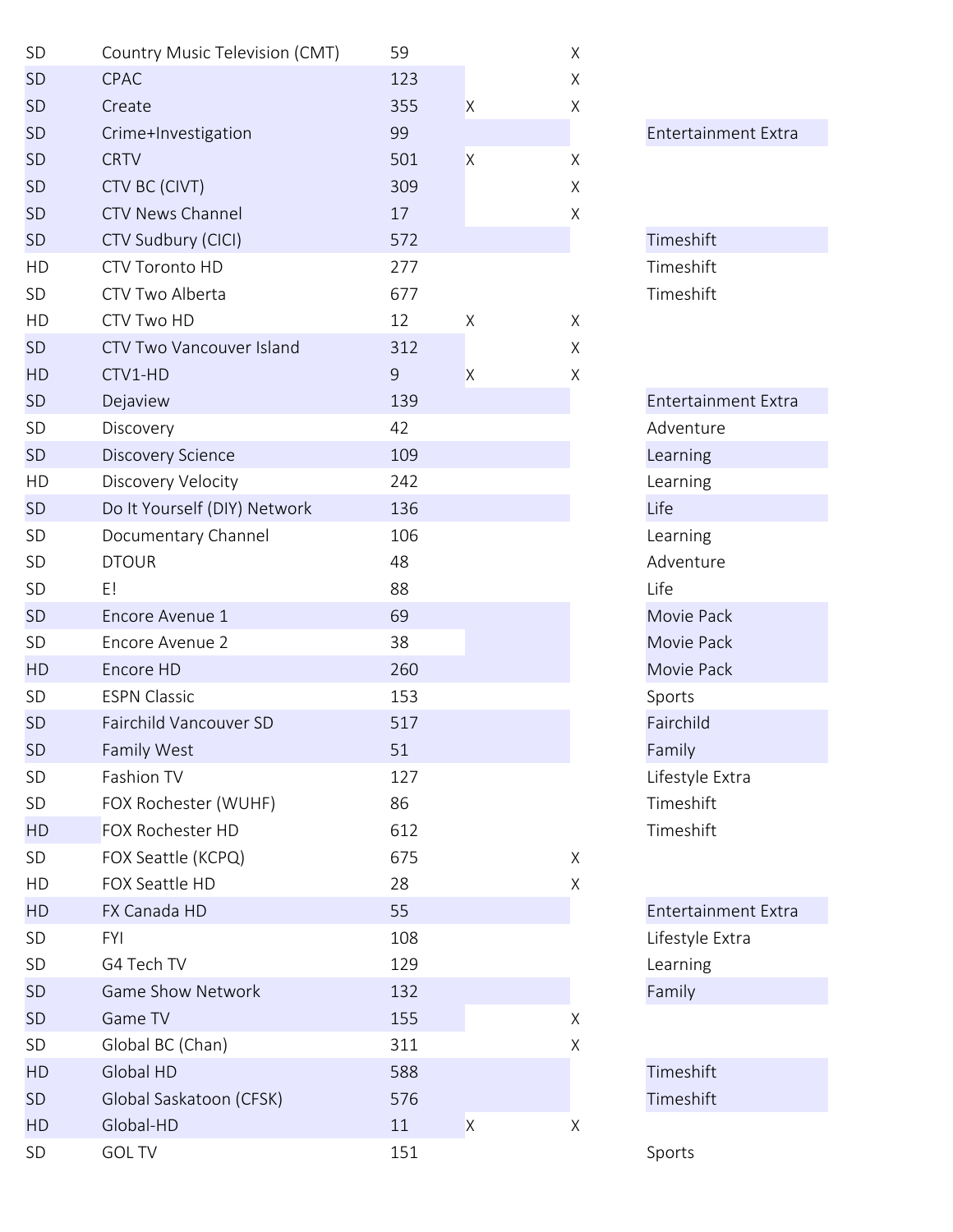| SD        | Grace TV                          | 166            |             | Χ           |                 |
|-----------|-----------------------------------|----------------|-------------|-------------|-----------------|
| <b>SD</b> | H <sub>2</sub>                    | 97             |             |             | Adventure Extra |
| HD        | HBO Canada HD West                | 279            |             |             | Movie Pack      |
| SD        | HBO Canada West                   | 63             |             |             | Movie Pack      |
| <b>SD</b> | Headline News (HLN)               | 37             |             |             | <b>News</b>     |
| HD        | <b>HGTV HD</b>                    | 244            |             | Χ           |                 |
| HD        | <b>History HD</b>                 | 243            |             |             | Learning        |
| <b>SD</b> | Home and Garden TV (HGTV)         | 29             |             | $\mathsf X$ |                 |
| SD        | iChannel                          | 110            |             |             | <b>News</b>     |
| <b>SD</b> | Independent Film Channel (IFC)    | 105            |             |             | More Movies     |
| HD        | JoyTV10-HD                        | 10             |             | $\mathsf X$ |                 |
| HD        | KBTC-HD                           | 54             | $\mathsf X$ | $\mathsf X$ |                 |
| HD        | KCBC                              | 694            | X           | $\mathsf X$ |                 |
| HD        | <b>KCPQ</b>                       | 170            | X           | $\mathsf X$ |                 |
| HD        | KCTS-HD                           | 44             | Χ           | X           |                 |
| HD        | King-HD                           | 16             | Χ           | $\mathsf X$ |                 |
| <b>SD</b> | King-SD                           | 483            | X           | X           |                 |
| <b>HD</b> | KIRO-HD                           | 15             | X           | $\mathsf X$ |                 |
| SD        | KIRO-SD                           | 354            | X           | X           |                 |
| HD        | Knowledge HD                      | 53             |             | $\mathsf X$ |                 |
| SD        | Knowledge Network                 | 5              | Χ           | $\mathsf X$ |                 |
| HD        | Komo-HD                           | $\overline{4}$ | X           | $\mathsf X$ |                 |
| <b>SD</b> | KOMO-SD                           | 450            | X           | X           |                 |
| HD        | Kong-HD                           | 30             | X           | X           |                 |
| <b>SD</b> | Kong-SD                           | 485            | X           | Χ           |                 |
| SD        | <b>KRUM-LD</b>                    | 671            | Χ           | Χ           |                 |
| <b>SD</b> | KSTW-D1                           | 580            | X           | X           |                 |
| <b>SD</b> | KSTW-D2                           | 683            | X           | $\mathsf X$ |                 |
| HD        | KSTW-D3                           | 581            | Χ           | X           |                 |
| SD        | KSTW-D5                           | 684            | X           | X           |                 |
| <b>SD</b> | KTBW-D4                           | 670            | X           | X           |                 |
| <b>HD</b> | KUNS-1                            | 695            | X           | X           |                 |
| HD        | KUNS-2                            | 696            | X           | X           |                 |
| <b>SD</b> | <b>KZJO</b>                       | 590            | X           | X           |                 |
| <b>SD</b> | Le Canal Nouvelle                 | 685            |             |             | Divertissement  |
| <b>SD</b> | Lifetime (formerly Showcase Diva) | 103            |             |             | Entertainment E |
| <b>SD</b> | M3                                | 35             |             | Χ           |                 |
| SD        | MeTV                              | 486            | X           | $\mathsf X$ |                 |
| <b>SD</b> | <b>MHZ</b>                        | 582            | X           | X           |                 |
| <b>SD</b> | Miracle Network                   | 20             |             | X           |                 |
| <b>SD</b> | Movie Central 1                   | 60             |             |             | Movie Pack      |
| SD        | Movie Central 2                   | 61             |             |             | Movie Pack      |

| Adventure Extra |  |
|-----------------|--|
| Movie Pack      |  |
| Movie Pack      |  |
| News            |  |
|                 |  |

Divertissement

Entertainment Extra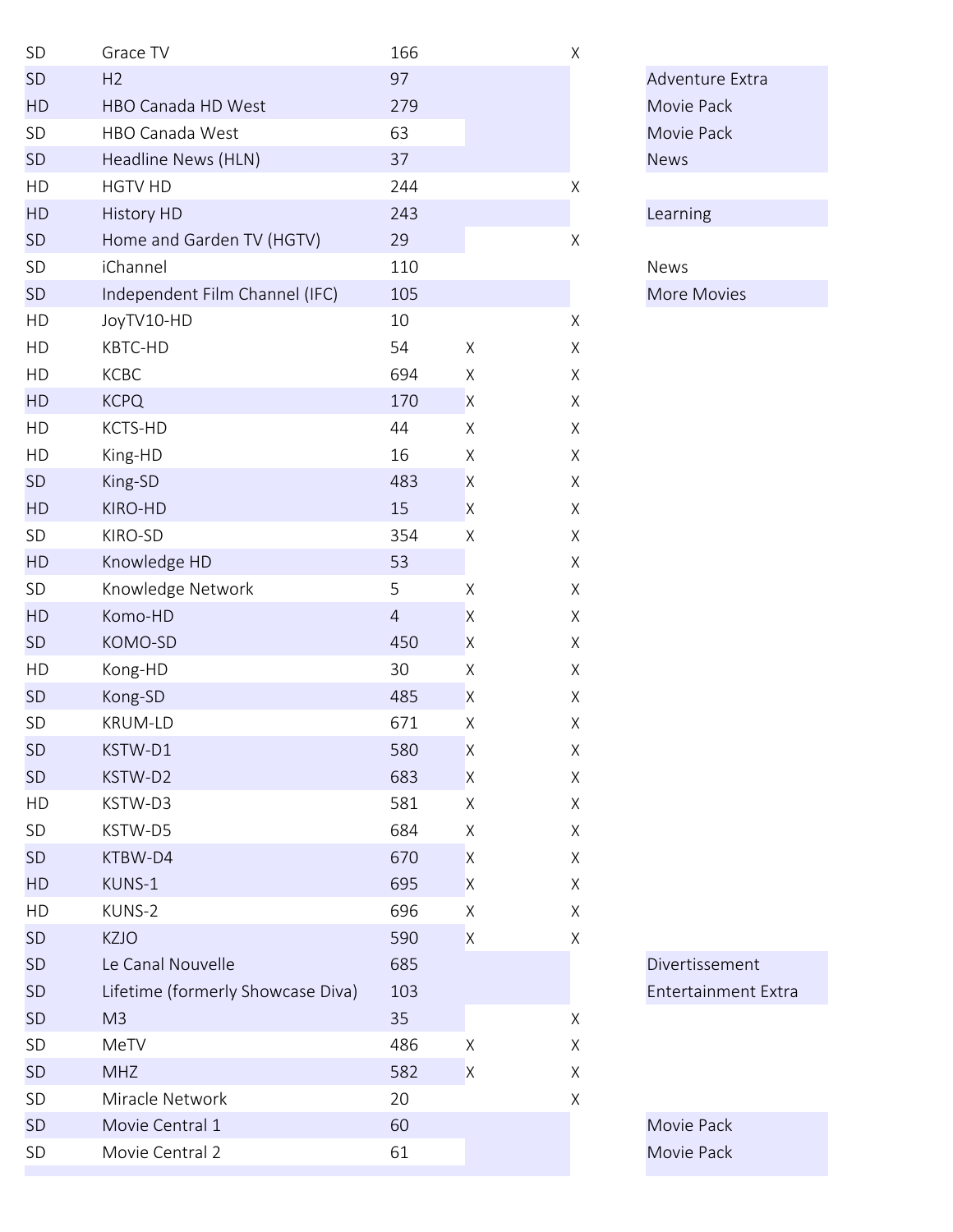| <b>SD</b> | Movie Central 3             | 62  |              |   | Movie Pac    |
|-----------|-----------------------------|-----|--------------|---|--------------|
| HD        | Movie Central HD            | 280 |              |   | Movie Pac    |
| <b>SD</b> | Movies!                     | 301 | $\mathsf{X}$ | Χ |              |
| <b>SD</b> | MovieTime                   | 101 |              |   | Entertainn   |
| SD        | MTV Canada                  | 122 |              |   | Entertainn   |
| SD        | MTV2                        | 98  |              |   | Entertainn   |
| SD        | MuchMusic                   | 24  |              | X |              |
| HD        | National Geographic HD      | 241 |              |   | Adventure    |
| HD        | National Geographic Wild HD | 175 |              |   | Adventure    |
| SD        | <b>NBATV</b>                | 148 |              |   | Sports       |
| <b>SD</b> | NBC Detroit (WDIV)          | 83  |              |   | Timeshift    |
| HD        | NBC Detroit HD              | 613 |              |   | Timeshift    |
| <b>SD</b> | NBC Seattle (KING)          | 674 |              | X |              |
| HD        | NBC Seattle HD              | 584 |              | Χ |              |
| SD        | <b>NHL Network</b>          | 158 |              |   | Sports       |
| SD        | Nickelodeon                 | 135 |              |   | Family       |
| SD        | OMNI 1 Toronto              | 308 |              |   | Timeshift    |
| SD        | Omni 2 Toronto              | 577 |              |   | Timeshift    |
| HD        | OMNI-HD                     | 8   | $\mathsf{X}$ | X |              |
| <b>SD</b> | ONE: Body, Mind and Spirit  | 168 |              |   | Life         |
| <b>SD</b> | Outdoor Life Network (OLN)  | 49  |              |   | Adventure    |
| SD        | OUTtv                       | 100 |              |   | Lifestyle Ex |
| SD        | <b>OWN</b>                  | 96  |              |   | Pop          |
| SD        | PBS Buffalo (WNED)          | 573 |              |   | Timeshift    |
| <b>SD</b> | PBS Detroit (WTVS)          | 87  |              |   | Timeshift    |
| HD        | PBS Detroit HD              | 624 |              |   | Timeshift    |
| <b>SD</b> | PBS Seattle (KCTS)          | 27  |              | Χ |              |
| <b>SD</b> | Peachtree TV                | 47  |              |   | Adventure    |
| <b>SD</b> | Q13FOX                      | 31  | $\mathsf{X}$ | Χ |              |
| SD        | <b>RDI</b>                  | 124 |              | Χ |              |
| <b>SD</b> | <b>RDS</b>                  | 691 |              |   | Divertisser  |
| HD        | <b>RDS HD</b>               | 692 |              |   | Divertisser  |
| SD        | RDS Info                    | 690 |              |   | Divertisser  |
| <b>SD</b> | Showcase                    | 39  |              |   | Pop          |
| SD        | Showcase Action             | 102 |              |   | More Mov     |
| <b>HD</b> | Showcase HD                 | 256 |              |   | Pop          |
| <b>SD</b> | Slice                       | 41  |              |   | Life         |
| <b>HD</b> | SNET E HD                   | 147 |              | Χ |              |
| <b>SD</b> | Space                       | 45  |              |   | Adventure    |
| SD        | Spike TV                    | 32  |              |   | Adventure    |
| SD        | Sports                      | 302 | $\mathsf X$  | X |              |
| HD        | Sports NET Ontario HD       | 146 |              | X |              |

Movie Pack Movie Pack Entertainment Extra Entertainment Entertainment Adventure Extra Adventure Extra Lifestyle Extra Adventure **Divertissement** Divertissement Divertissement

More Movies

Adventure Extra